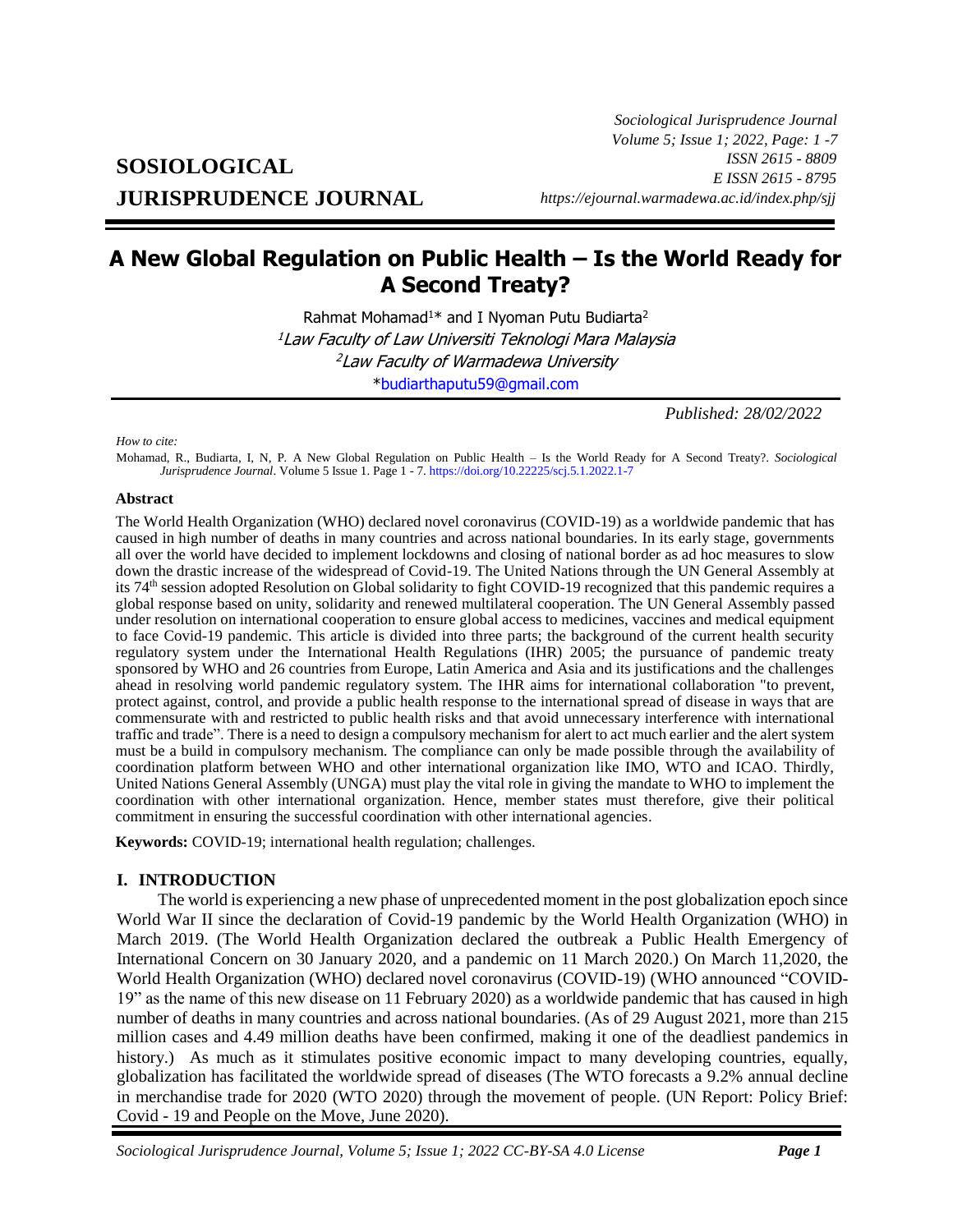The magnitude of Ebola (the World Health Organization (WHO) reported cases of Ebola Virus Disease (EVD) in the forested rural region of south eastern Guinea, On March 23, 2014). throughout Western Africa, and Zika (Outbreaks of Zika virus disease have been recorded in Africa, the Americas, Asia and the Pacific.) In Latin America and the Caribbean are examples of wide spread of diseases giving rise to fears and dreads in many countries beckoning for unilateral action by governments to ban on movement of people from certain countries from entering their countries. (According to research carried out by United Nations specialized agency for tourism, UNWTO for the new report, as of 6 April, 96% of all worldwide destinations have introduced travel restrictions in response to the pandemic. Around 90 destinations have completely or partially closed their borders to tourists, while a further 44 are closed to certain tourists depending on country of origin.). In its early stage, governments all over the world have decided to implement lockdowns and closing of national border as ad hoc measures to slow down the drastic increase of the widespread of Covid-19 (managing the crisis across levels of government – 10 Nov. 2020).

Inevitably, country's economy is badly hit due to restricting or banning on movement of people and trade [\(Shrestha et al., 2020\).](#page-6-0) Most governments are currently grappling in managing the crucial issue in the country, i.e., balancing the threat of public health and avoiding the fear of economic [\(Ibn-Mohammed et al.,](#page-6-0)  2021).

<span id="page-1-0"></span>Another development in the pandemic era of Covid-19 has witnessed the retrogress of regional solidarity [\(Kliem, 2020\),](#page-1-0) where xenophobic sentiments runs high as depicted in Italy due to disenchantment of the European Union's slow response and failure to assist and support their member state to solve their public health issue.

The United Nations through the UN General Assembly at its 74<sup>th</sup> session adopted Resolution on Global solidarity to fight the Coronavirus disease 2019 (COVID-19) (UNGA Resolution 74/270) recognized that Covid-19 pandemic requires a global response based on unity, solidarity and renewed multilateral cooperation. The UN General Assembly passed under resolution on the international cooperation to ensure global access to medicines, vaccines and medical equipment to face Covid-19 pandemic.

The resolution further reaffirms the fundamental role of the UN systems in coordinating the global response to control and contain the spread of the Covid-19 disease and in support of member States and in this regard acknowledges the crucial leading role played by the WHO.

The United Nations Security Council on its part adopted a resolution on July 1, 2020 (IIija Richard Pavone, 2021) and it demands, "a general and immediate cessation of hostilities in all situations on its agenda."; calls for all parties engaged in armed conflicts to "engage immediately in a durable humanitarian pause for its least 90 consecutive days".

### **II. METHOD**

This article is divided into three parts; the first part examines the background of the current health security regulatory system under the International Health Regulations 2005; the second part discusses the pursuance of pandemic treaty sponsored by WHO and 26 countries from Europe, Latin America and Asia and its justifications and finally the challenges ahead in resolving world pandemic regulatory.

### **III. RESULTS AND DISCUSSION**

World Health Security Regulatory System (The original International Health Regulations (IHR) were founded in 1969, but its underpinnings can be traced to the mid-19th century, when measures to tackle the spread of plague, yellow fever, smallpox and particularly cholera across borders, with as little interference to global trade and commerce, were debated. To address the realisation that countries varied with regards to their sanitary regulations and quarantine measures, the first of these series of early international sanitary conferences, convened in Paris in 1851, in the same year that telegraphic communications became established between London and Paris and when 12 nations attended, of which 11 were European States and three signed the resulting convention. The 19th century witnessed 10 of these conferences.)

Many of us are unaware of the existence and the working of International Health Regulations 2005 (IHR 2005) as a global binding instrument of international law that has entered into force on 15 June 2007 (The International Health Regulations (IHR), 2005) until the pandemic was declared by WHO in March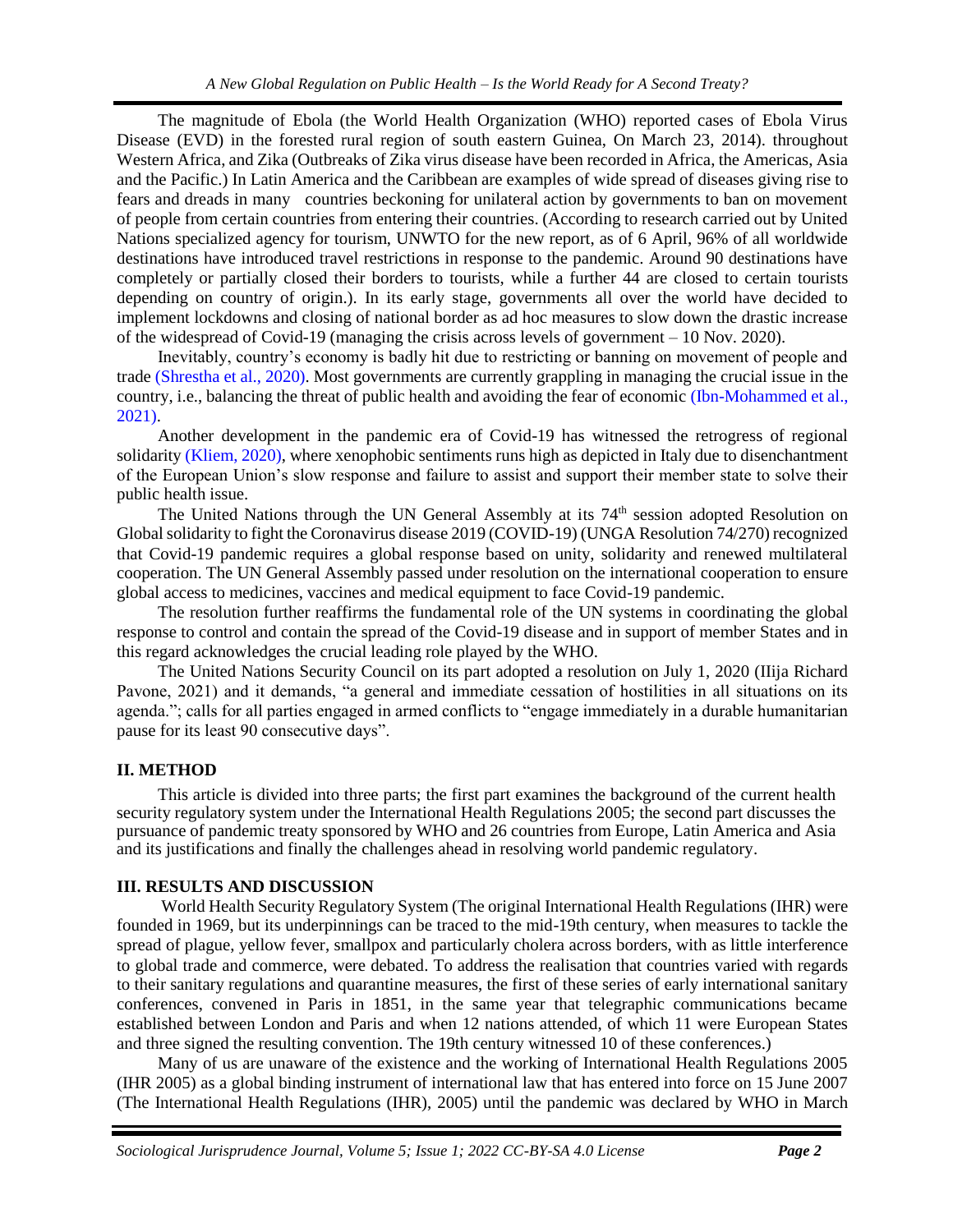2020. At present, 196 countries across the globe have given their consent to implement the treaty with a view *"to prevent, protect against, control and provide a public health response to the international spread of disease in ways that are commensurate with and restricted to public health risks, and which avoid unnecessary interference with international traffic and trade."* (Article 2, IHR 2005) Since its inception in 1948, the international community relies on the World Health Organization (WHO) to combat diseases. Hence, the WHO is mandated to attain the highest possible health to the world citizens. (The implementation of these Regulations shall be guided by the Charter of the United Nations and the Constitution of the World Health Organization.)

As a signatory to the binding treaty, State is legally obligated under the International Health Regulation 2005 to notify any public health occurrence including potential communicable diseases which may constitute a Public Health Emergency of International Concern (A Public Health Emergency of International Concern, or PHEIC, is defined in the IHR, 2005) (PHEIC) within its territory to the WHO within 24 hours of assessment of public health information. Global Health Security (In S. Rushton & J. Youde (Eds.), Routledge Handbook of global health security (pp. 7–17). Routledge. [Google Scholar]; Nunes, J. (2015). The politics of health security. In S. Rushton & J. Youde (Eds.), Routledge handbook of global health security (pp. 60–70). Routledge) and its legal regime.

The International Health Regulations, or IHR 2005, represents a multilateral agreement between 196 countries including all WHO Member States to cooperate and work together to Due to the drastic increase in international movement of people travelling the globe and movement of trade in goods, and emergence and reemergence of international disease threats and other health risks, 196 countries across the globe have agreed to implement the International Health Regulations 2005 (IHR 2005) (Adam Ferhani & Simon Rushton, 2020).

This binding instrument of international law entered into force on 15 June 2007. (Under Articles 21(a) and 22, the Constitution of WHO confers upon the World Health Assembly the authority to adopt regulations "designed to prevent the international spread of disease" which, after adoption by the Health Assembly, enter into force for all WHO Member States that do not affirmatively opt out of them within a specified time period).

Through its regulatory system, most countries have consented to build their capacities to detect, assess and report public health events (The International Health Regulations (IHR), 2005). IHR 2005 also includes specific measures at ports, airports, and ground crossings to limit the spread of health risks to neighbouring countries, and to prevent unwarranted travel and trade restrictions so that traffic and trade disruption is kept to a minimum (Under the International Health Regulations, IHR 2005)

The stated purpose and scope of the IHR 2005 are "*to prevent, protect against, control and provide a public health response to the international spread of disease in ways that are commensurate with and restricted to public health risks, and which avoid unnecessary interference with international traffic and trade* (Article2, IHR).

The state is under compulsory obligation to strengthen core surveillance and response capacities at the primary, intermediate and national level, as well as at designated international ports, airports, and ground crossings (Bartolini, G. 2021 - 233-250). They further introduced a series of health documents, including ship sanitation certificates and an international certificate of vaccination or prophylaxis for travelers ((Bartolini, G. 2021 - 233-250).

### *Non-compliance of Health Security and Regulatory System*

It is interesting to note that in applying strictly the IHL 2005, many of the travel bans and restrictions implemented by state governments during the COVID-19 outbreak are in defiance of the treaty enforced. **(Al Jazeera, 2020).** The other area of defiance is in relation to the obligation of states to report their health measures to **WHO**. This is most troubling compliance of the treaty because as reported, at least two-thirds of these countries have not reported their additional health measures to WHO. Under IHR, states are legally obliged to inform and notify to WHO **(Badker R, Miller K, Pardee C, et al, 2021).** As many countries failed to regard the legal requirement to promptly report any additional health measures, WHO is handicapped and disabled to coordinate the world's response to any catastrophic public health emergencies.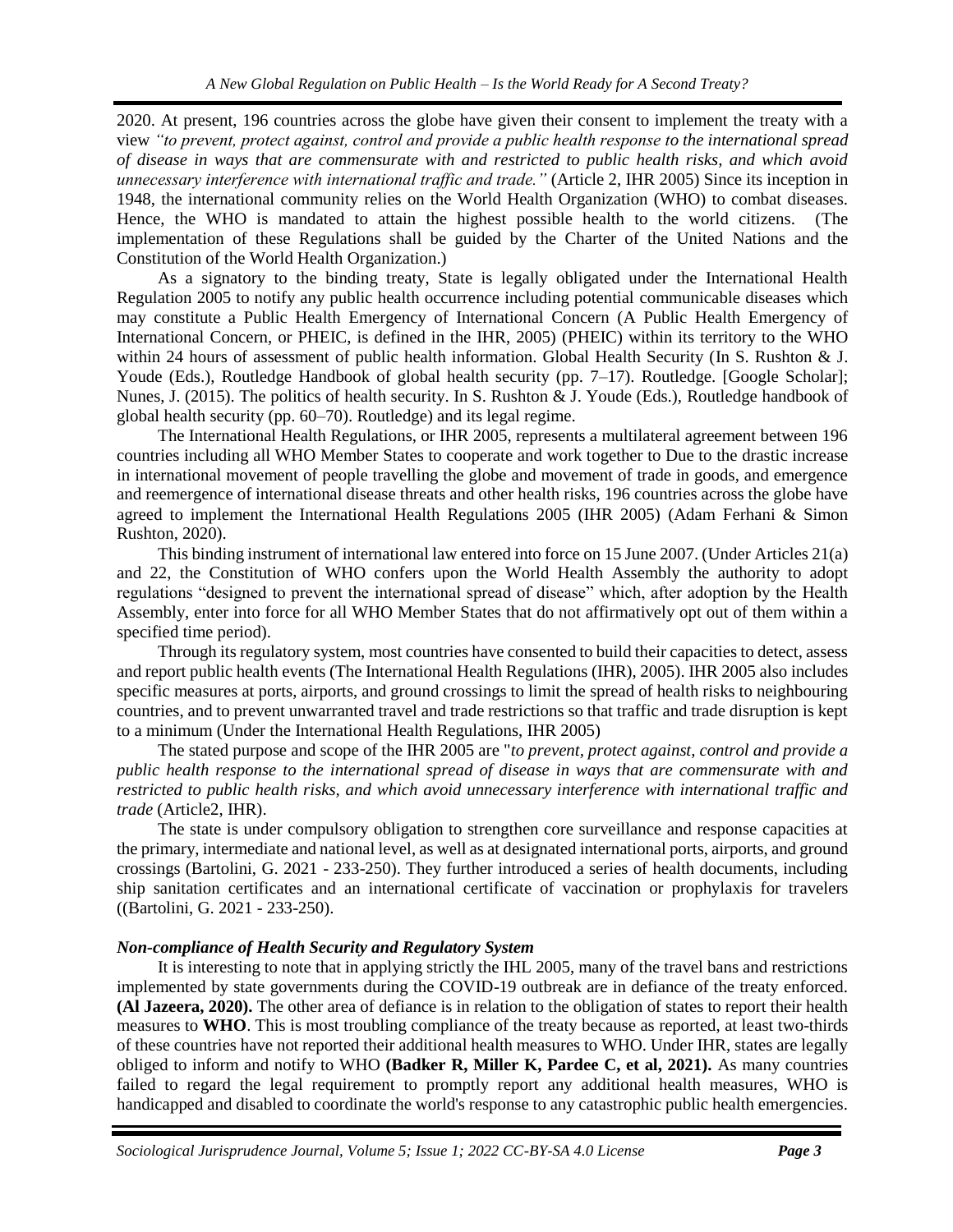More importantly, unavailability of accurate reports leads to preventing countries from holding them legally accountable for their obligations under the IHR 2005.

Despite its legal effect, the unilateral action to ban or restrict travel by some countries with a view to prevent further escalation of the virus affecting the nationals of the countries are implemented by many countries. The practice by some of these states prove to be effective and thereby encourage other countries to do the same. However, the long-term effect would make global governance ineffective (Meier, B. M., Habibi, R., & Yang, Y. T, 2020). Following the traditional international law where key personalities are states and international organizations, as for now only states are subject to legal scrutiny and non-state actors like corporations and other non-governmental actors are outside the ambit of treaty obligation. In addition, the treaty is devoid of robust accountability mechanisms for compliance, enforcement, oversight, and transparency.

## *The Global Pandemic Treaty*

While most states are currently struggling to cope with the Covid-19 pandemic, the World Health Organization (WHO) in their recent 74th World Health Assembly encouraged member states to consider negotiating a new Pandemic Treaty (Treaty) with an ambitious target of 2022 being the date open for signature (The Seventy-fourth World Health Assembly, Decided). The idea of a Treaty was first mooted by the EU Council President, Charles Michel (The Council adopted today a decision to support the launch of negotiations for an international treaty on the fight against pandemics. The World Health Assembly, the main governing body of the WHO, is expected to back the establishment of a process for a Framework Convention on Pandemic Preparedness and Response during its (virtual) meeting which starts on 24 May. The proposal for an international treaty on pandemics was first announced by the President of the European Council, Charles Michel, at the Paris Peace Forum in November 2020. At the European Council of 25 February 2021 EU leaders underlined the need for global multilateral cooperation to address current and future health threats and agreed to work on an international treaty on pandemics within the WHO framework and to advance global health security. On 30 March 2021, leaders from all around the world joined the President of the European Council and the Director-General of the World Health Organization, Dr. Tedros Adhanom Ghebreyesus, in an open call for an international treaty on pandemics. The draft decision was introduced by Chile, the European Union, Tunisia and Indonesia on behalf of the Group of Friends of the Treaty (Albania, Chile, Costa Rica, Croatia, Fiji, France, Germany, Greece, Indonesia, Italy, Kenya, Republic of Korea, The Netherlands, Norway, Portugal, Romania, Rwanda, Senegal, Serbia, South Africa, Spain, Thailand, Trinidad and Tobago, Tunisia, Ukraine, the United Kingdom). and later followed by the WHO Director General, Tedros Adhanom Ghebreyesus, together they and leaders of 26 countries of Europe, Asia, Africa and Latin America issued an open letter calling for a global treaty on pandemic prevention and preparedness and response. The commentary has been signed by J. V. Bainimarama, Prime Minister of Fiji; Prayut Chan-o-cha, Prime Minister of Thailand; António Luís Santos da Costa, Prime Minister of Portugal; Mario Draghi, Prime Minister of Italy; Klaus Iohannis, President of Romania; Boris Johnson, Prime Minister of the United Kingdom; Paul Kagame, President of Rwanda; Uhuru Kenyatta, President of Kenya; Emmanuel Macron, President of France; Angela Merkel, Chancellor of Germany; Charles Michel, President of the European Council; Kyriakos Mitsotakis, Prime Minister of Greece; Moon Jae-in, President of the Republic of Korea; Sebastián Piñera, President of Chile; Andrej Plenković, Prime Minister of Croatia; Carlos Alvarado Quesada, President of Costa Rica; Edi Rama, Prime Minister of Albania; Cyril Ramaphosa, President of South Africa; Keith Rowley, Prime Minister of Trinidad and Tobago; Mark Rutte, Prime Minister of the Netherlands; Kais Saied, President of Tunisia; Macky Sall, President of Senegal; Pedro Sánchez, Prime Minister of Spain; Erna Solberg, Prime Miniser of Norway; Aleksandar Vučić, President of Serbia; Joko Widodo, President of Indonesia; Volodymyr Zelensky, President of Ukraine Dr Tedros Adhanom Ghebreyesus, Director-General of the World Health Organization.

The exponent of the Treaty highlighted the main objective of the Treaty is to foster a comprehensive, multi-sectoral approach to enhance national, regional and global capacities and resilience to future pandemic. Going against the idea of the Treaty (See Dr German Velasques and Nirmalya Sham, 2021) disparagers questioned the need to have the Treaty when major issues like inequitable assess to treatment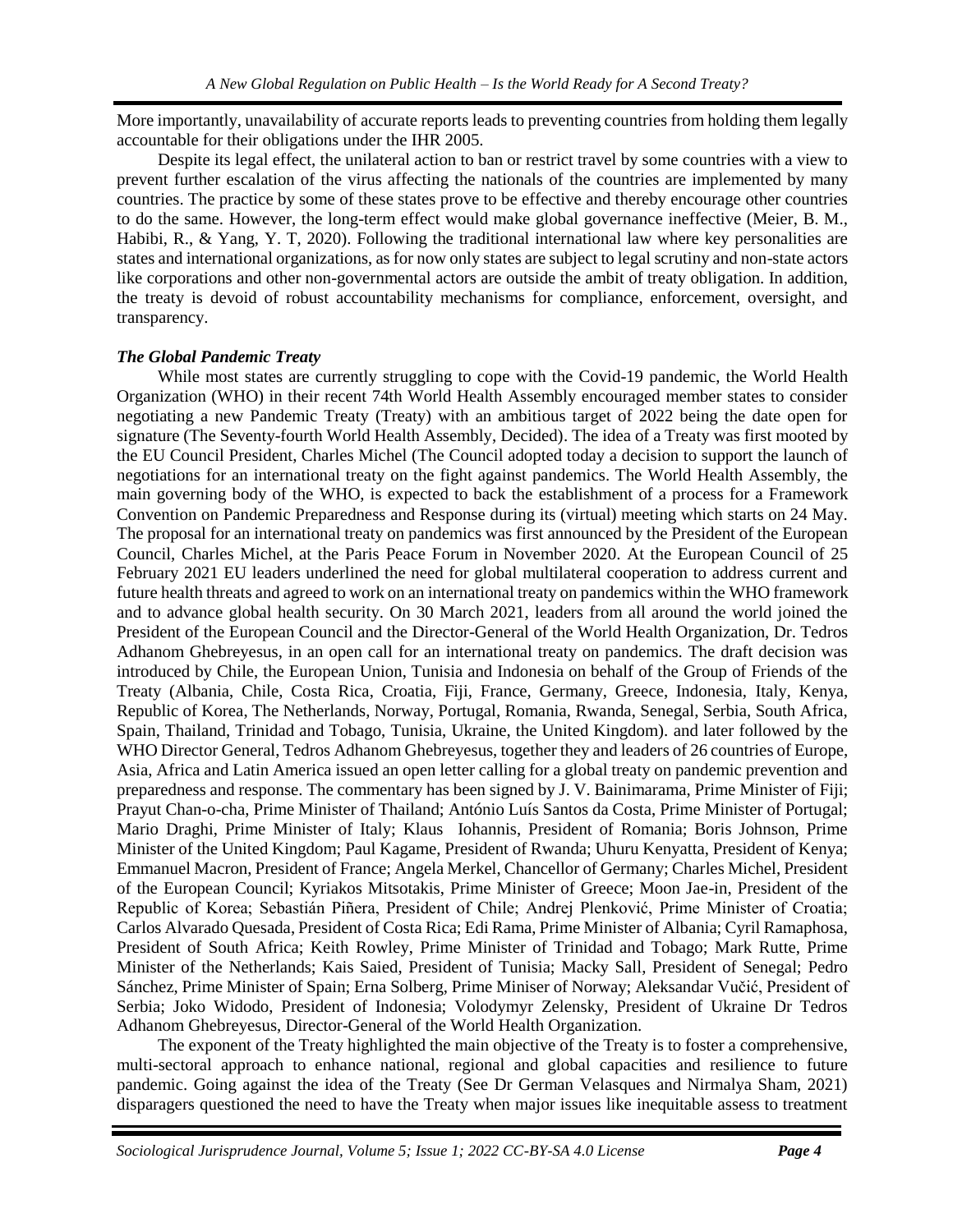and taking concrete measures to counter the monopolies of pharmaceutical industry have not been responded with vigor by high income countries (See Acharya, K.P., Ghimire, T.R. & Subramanya, S.H. & David G Legge & Sun Kim, 2021). The crucial issue that must be addressed by member states of WHO is, first; whether the current global regulatory regime on health security is sustainable to cope with the pandemic responses? Secondly, will the Treaty assure an improvement of the shortcomings found in the current international regulatory system? The primary law and the only international legal treaty governing the outbreak of infectious diseases is the International Health Regulations (IHR), 2005. The IHR empowers the World Health Organization (WHO) to act as the main global surveillance system. In short, IHL provide the legal architecture outlining what governments must do to prevent, detect and respond to outbreaks of infectious disease. This includes sharing of information about emerging pathogens with the WHO and implementing public health interventions to prevent disease transmission.

The IHR 2005 came into force in June 2007, with 196 countries being state parties and recognizes that certain public health incidents, extending beyond disease, ought to be designated as a Public Health Emergency of International Concern (PHEIC), as they pose a significant global threat. It is interesting to note that since its inception, the objective of the IHR 2005 is not simply to prevent diseases. The IHR aims for international collaboration "to prevent, protect against, control, and provide a public health response to the international spread of disease in ways that are commensurate with and restricted to public health risks and that avoid unnecessary interference with international traffic and trade". The legal mandate requires maintenance of a balance between national public health and international freedom of trade movement. Hence, there exist the inherent defect of the current regulatory regime. While pursuing its role to ensure and safeguard global public health within the domain of the WHO, freedom of trade movement is fundamentally state's jurisdiction.The necessity to collaborate through a transparency system in responding and reporting to health emergencies is the most fundamental focus of the global legal regime on health security. In realities, however, many governments failed to follow what has been legally agreed upon under the IHR 2005. Particularly, they defaulted in failure to report and unilaterally imposes travel ban and restrictions well before the declaration of the pandemic took place. Among the criticisms of present IHR is that it is technical and legal tools and delineating government's obligation to prevent, protect, detect and respond to emerging pathogens without empowering the WHO to enforce against those countries infringing the rules in the IHR is an inherent defect that need to be addressed. To ensure commitment by states there must be effective legal tools for enforcement. Then only compliance will be followed by states. Mindful that compliance of data sharing, upgrading of national capacity in term of health and medical treatment requires huge financial investment for poor countries, concrete measures to assist by high income countries must be seen to be in their priority list. So far, no real commitment has been demonstrated by rich countries.

## *Challenges*

Like any global regulatory initiatives, the main challenge of the Pandemic treaty is that apart from being ambitious, its broad scope may make it challenging for the proposal to be universally accepted (See Jenny Lei Ravelo, 2021). The priorities of countries are diverse and in any diplomatic negotiations, unless and until several deals are made during the negotiations such a treaty may not be forthcoming despite its correct and true narratives. National priorities normally precede the global needs unless the carefully crafted treaty incorporates the priorities and demands of the states which outcome may be impracticable. (Steven J. Hoffman, John-Arne Røttingen, Julio Fren Am J, 2015). The other challenge is the government commitment to agree on the treaty would implicate submitting the part of their jealously guarded Westphalian construct sovereignty to the WHO when it comes to disease control. This would mean states will have to renunciate their sovereign power in matters pertaining to authority to share information, to recommend public health measures and to enhancing national capacity.

Achieving the ambitious goal in making the Treaty a reality will be subjected to a few conditions;

First, like any treaty, it needed countries to ratify and like in any multilateral agreements, this will take years until it is fully accepted. Meanwhile the process will require negotiations and compromises until fully accepted. Secondly, most developing and least developed countries do not have the luxury of experts to advise governments in highly technical areas. Hence, governments must allow researchers and NGO to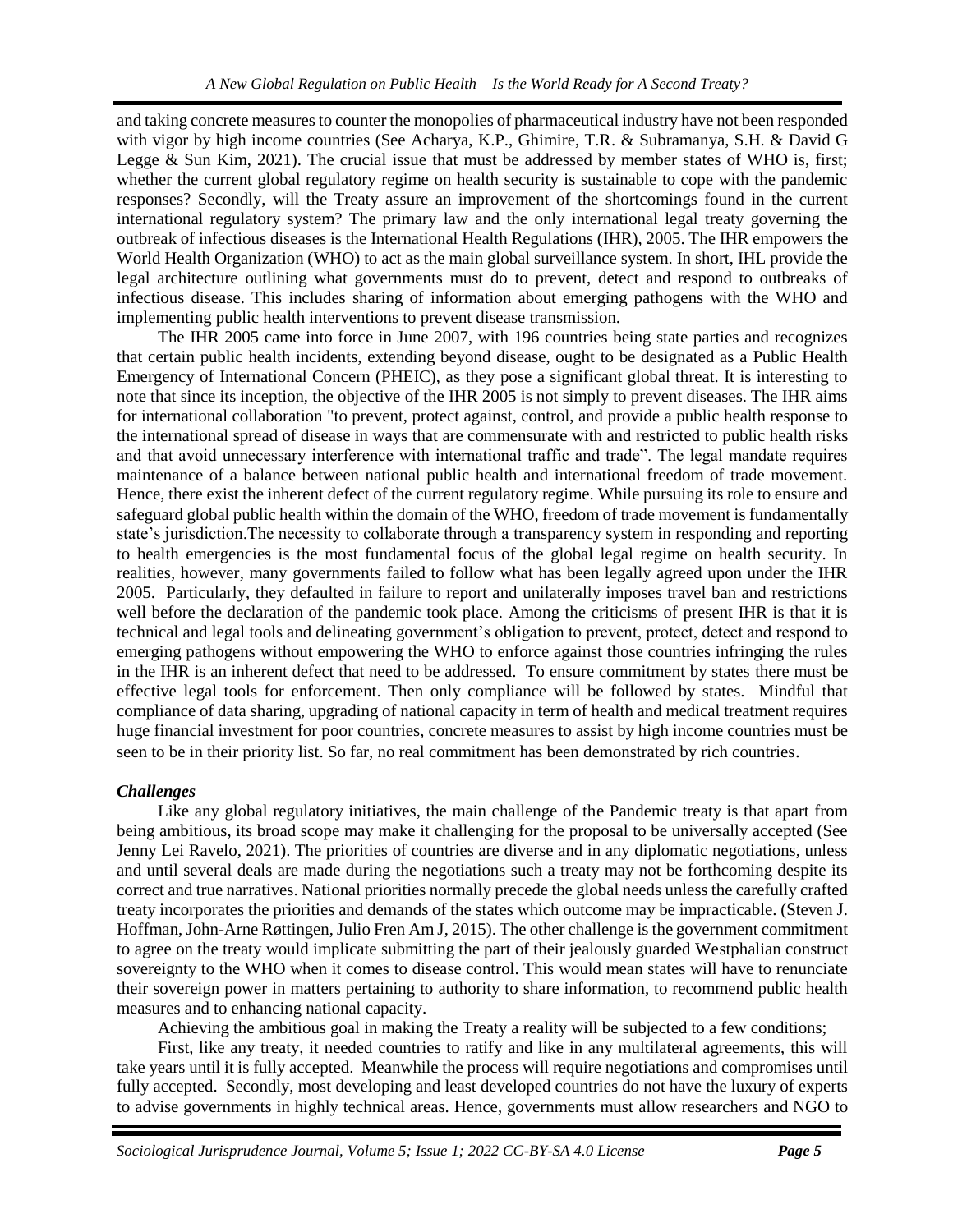be actively involved to play their role in as far as providing expertise and specialization. Inclusivity of other than government bodies in matters concerning treaty negotiations are either unknown or least expected in those countries. Thirdly, the challenge of limiting the scope of the agreement to key issues focusing on the current shortcomings of IHR, for example, implementing an effective system for exchanging and verifying information on threats, as well as appropriate response mechanisms, monitoring of the implementation of the treaty's provisions, and enforcing responsibility for their violation. Fourthly, resolving the issue of seeking accountability, as well as the problem of verifying compliance with the new regulations, will also need to be addressed in the treaty. Fifth, addressing possible conflicts between the provisions of the new Treaty and the present IHR 2005, which could adversely affect the application of the standards contained in both. In this regard, the 30 March proposal that the IHR 2005 would strengthen the treaty is not sufficiently clear.

Reform of the present international health security system for preventing and responding to public health threats of international concern is necessary, and the proposals contained in the 30 March open letter must be seen to be a proactive attempt to re-evaluate the effectiveness of the current regulatory system and demands immediate response in time of pandemic. Of immediate concerns are in areas of improvement on alert systems, data sharing and transparency of state's legal commitment to response to health threats of international jurisdiction are some real examples that require immediate scrutiny for better global health regulatory regime. The area where IHR 2005 should be supported is the need to enhance technical and financial support to developing and least developing countries to assist them in meeting surveillance and response capacity requirements of IHR 2005. Mindful that immediate changes in the proposed new Pandemic Treaty can be challenging, hence, working on improving the current IHR 2005 would be most practical and can be seen acceptable by member states. In view of its intricacies that goes beyond public health, a totally independent body comprises of individual experts, non-governmental bodies, governments and international organizations should be established for the purposes of reviewing the current structure and governance of world health security without dispensing the crucial role played by the World Health Organization.

## **IV.CONCLUSION**

It is evident that the current international health security regulatory system is a 'stand-alone' system. The uncoordinated unilateral actions taken by various governments during the pandemic Covid 19 and WHO playing the role to monitor the development of the situation is a testament that there is a dire need for coordinated effort between the various international organizations like ICAO, IMO and WTO to work closely with WHO. Reform of the whole health security regulatory system must consider the feasibility of harmonizing with international transportation system, trade of goods and movement of people. The fact that United States and most developed countries of Western Europe are unilaterally working on their own in fighting the invisible common enemy of Covid-19 clearly signaled the need to establish consultative mechanism among states. Despite IHR 2005 being a treaty, the needed reform should be hard legal instrument leaving no room for soft instrument approach. First, there is a need to design a compulsory mechanism for alert to act much earlier and the alert system must be a build in compulsory mechanism (Kumanan Wilson, John S Brownstein, David P Fidler, 2010). Secondly, compliance can only be made possible through the availability of coordination platform between WHO and other international organization like IMO, WTO and ICAO. Thirdly, United Nations General Assembly (UNGA) must play the vital role in giving the mandate to WHO to implement the coordination with other international organization. Hence, member states must therefore, give their political commitment in ensuring the successful coordination with other international agencies. There is also a need to reflect on food (See Fernando O. Mardones, Karl M. Rich, et al, 2020) and agriculture connection health security regulatory system. Much has been debated in the medical and science fraternity how human is affected by animal health and food production. (Reddy B, L, Saier M, H, Jr (2020). The IHL 2005 must be made possible to accommodate the badly needed protection for migrant workers and refugee's health security and basic human rights protection in time of pandemic widespread of disease. (Noman, H., Dureab, F., Ahmed, I. et, 2021). As a legally binding system for protecting people worldwide from the global spread of disease, the IHL must be seen to be complied with and observed by all the signatory states. (Chayes, Abram & Chayes,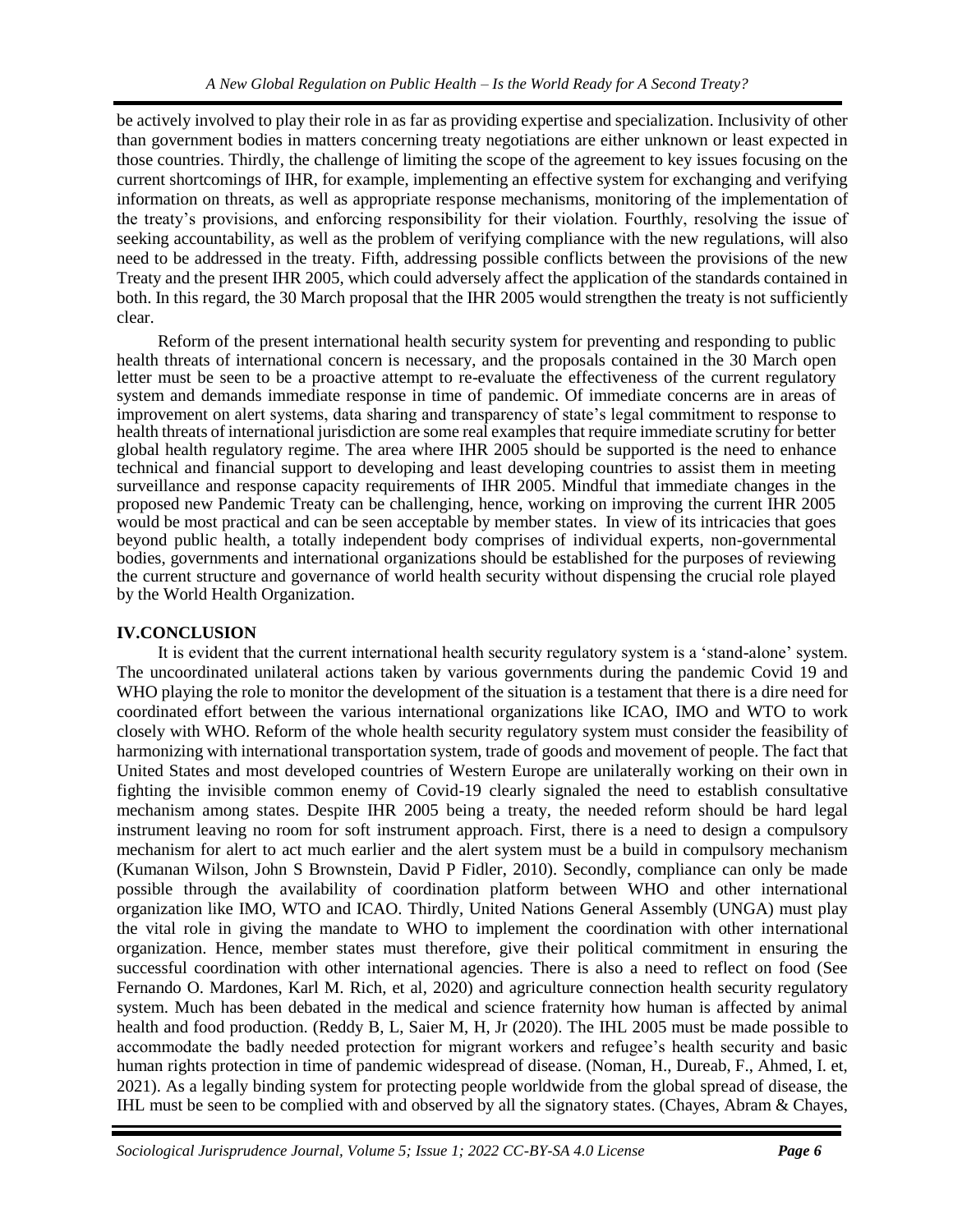Antonia (1998). Finally, the implementation of an effective health security regulatory system must not be limiting the sovereign right of every state. Rather, in unprecedented time what is desperately needed is the cooperation and solidarity movement through science and technology diplomacy to ensure peace and health security is maintained in this world. (Paunov, C. and S. Planes-Satorra, 2021)

## <span id="page-6-0"></span>**References**

- [Ibn-Mohammed, T., Mustapha, K. B., Godsell, J., & Adamu, Z. \(2021\). A critical analysis of the impacts of](https://www.sciencedirect.com/science/article/pii/S0921344920304869?via%3Dihub)  [COVID-19 on the global economy and ecosystems and opportunities for circular economy strategies.](https://www.sciencedirect.com/science/article/pii/S0921344920304869?via%3Dihub)  *[Resources, Conservation and Recycling](https://www.sciencedirect.com/science/article/pii/S0921344920304869?via%3Dihub)*, *164*.
- Kliem, F. (2020). *[Regionalism and COVID-19: How EU-ASEAN Inter-regionalism Can Strengthen](https://www.rsis.edu.sg/rsis-publication/cms/regionalism-and-covid-19-how-eu-asean-inter-regionalism-can-strengthen-pandemic-management/#.YhxhW-hBzIU)  [Pandemic Management](https://www.rsis.edu.sg/rsis-publication/cms/regionalism-and-covid-19-how-eu-asean-inter-regionalism-can-strengthen-pandemic-management/#.YhxhW-hBzIU)*. *August*, 1–19.
- [Shrestha, N., Shad, M. Y., Ulvi, O., Khan, M. H., & Karamehic-Muratovic, A. \(2020\). The impact of](https://www.ncbi.nlm.nih.gov/pmc/articles/PMC7553059/)  [COVID-19 on globalization.](https://www.ncbi.nlm.nih.gov/pmc/articles/PMC7553059/) *One Health*, *11*(20).